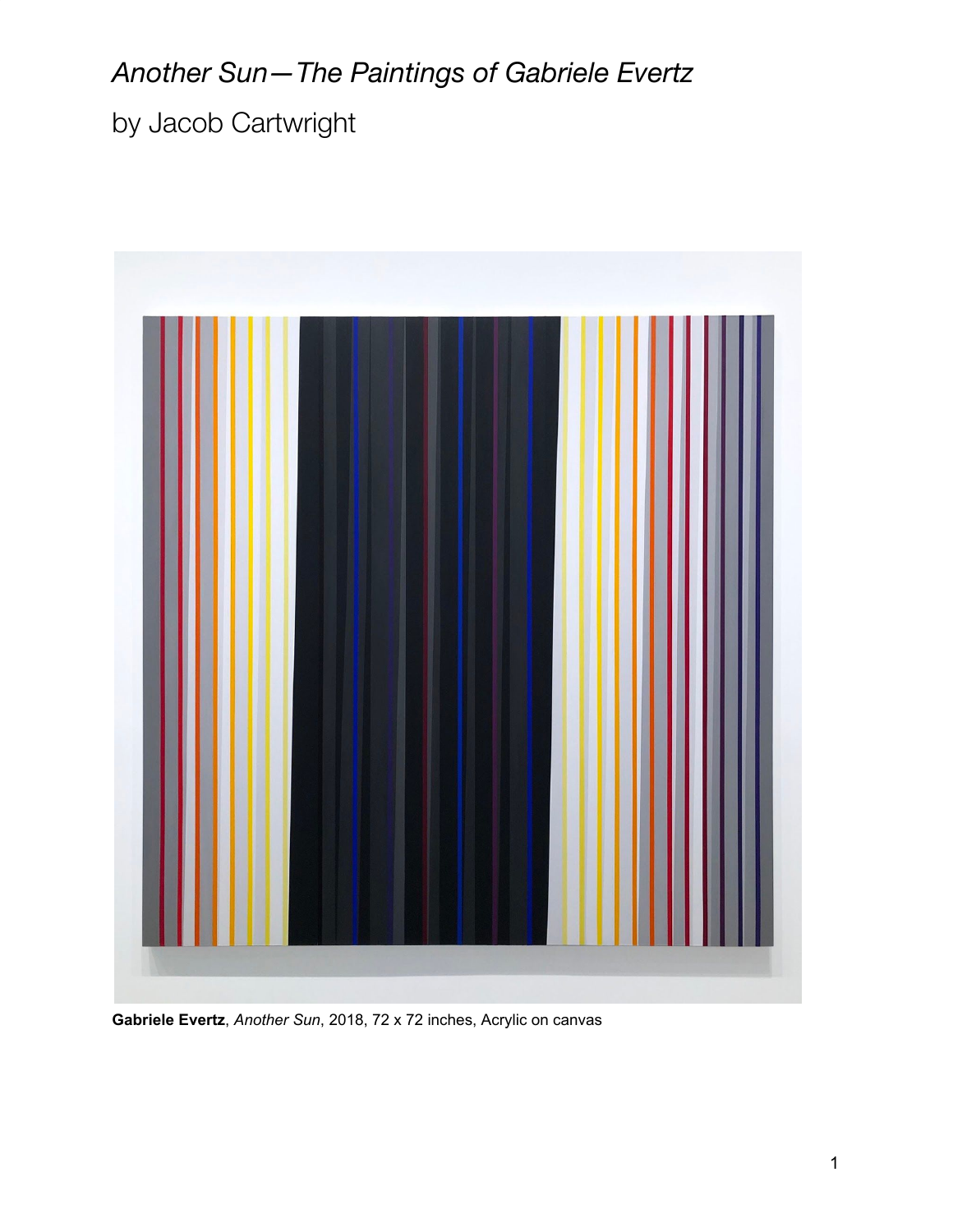Encountering Gabriele Evertz's paintings, one of the first things to strike a viewer is that, while her methodology is consistent from work to work, the effects arrived at in individual paintings are remarkably diverse. It's for this reason that I believe it will be fruitful to both consider the broader context of her paintings while also honing in to examine the workings of a specific piece. To that end, I hope to demonstrate that her painting *Another Sun, 2*018 exhibited in her show *Exaltation* (Minus Space, Brooklyn, NY, 2020) is at once representative of her practice and its own, wholly unique, statement.

Surveying Evertz's oeuvre, a clear commonality is the sense of uninterrupted verticality. The paintings themselves are all square in format but their lack of horizontal elements delivers this upward thrust. When it comes to her own work, Evertz is a reliable guide and she remarks that the bilateral arrangement of our eyes provides the horizontal component. This observation is borne out when, standing in front of her paintings, the eye scans the vertical bands of color from left or right and back again. This horizontal surveying of the paintings is the primary way a viewer activates the alternating bands of pure color and gray shades arranged within the works. The use of gray intervals isolates individual colors while, at the same time, the narrow width of all these units encourages the eye to group colors together as chords or passages.

The variety of effect in Evertz's paintings tends to be arrived at via the way neighboring colors interact - one painting may have a pulsing rhythm by virtue of alternating bands of red, yellow, and blue while another painting my feel like a slow exhalation in the way that a group of deep reds gently gives way to dusty pinks, apple greens and, finally, sky blues. At times the chromatic arrangements yield what Goethe referred to as the "physiological aspect of color"; certain colors appear to flicker and vibrate up and down the surface of the canvas - a feature that tends to reveal itself when the viewer is situated in close proximity to the work. These are works that play out in real time, revealing new aspects at various distances.

The painting *Another Sun* utilizes Evertz's modular process to arrive at a particularly unified vision. The unity in this painting may appear pictorial at a distance (or in reproduction) but when drawing nearer it has a decidedly bodily presence. The way that the values are clustered in the painting creates the impression of two brighter sections flanking a central darker area, not unlike curtains parting. These brighter margins prompt a heightened awareness of the role that peripheral vision plays in painting at this scale.

Having noted that Evertz's paintings invite your eyes to drift across the banded surface, strumming the strands of color, the darker central section of this picture instead commands a focused stillness. The meditative center of the painting is fixed in place by a single brighter and more vibrant maroon band that divides it. Surrounding the maroon stripe are shafts of nocturnal blue that grow in intensity as the gaze lingers, not unlike eyes adjusting to a darkened room. This aspect summons up a kinship with Barnett Newman and the way his "zips" would boldy bisect the vast areas of color that they were suspended within. The painting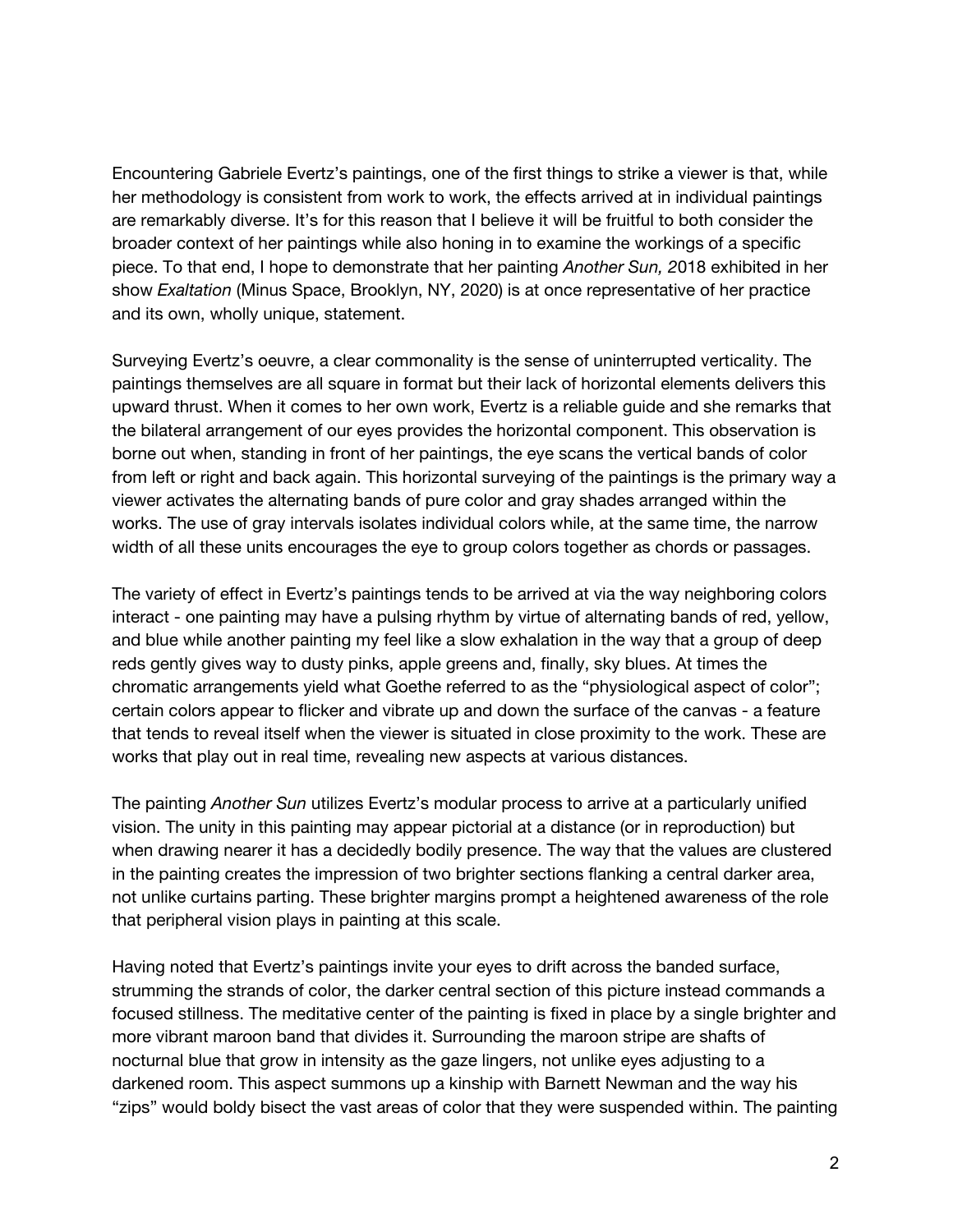also displays, via its own distinct language, a Newman-esque embrace of monumentality and drama.

A lifetime student of color, Evertz has remarked that this composition surprises because conventional wisdom tells us that dark blues and grays recede relative to yellows and lighter shades of gray. Contrary to these expectations, the huddle of dark shades and cool colors wants to push out in front of the bright and warm areas that flank it. The central positioning of the darker passages surely contributes to the impression of a backlit figure coming towards the viewer in space.

Another surprising feature of the painting is the way it makes explicit one of the subtlest parts of Evertz's paintings: the attenuated diagonals that often read like vertical stripes in her paintings at this scale. Evertz typically utilizes this structure as a way to make nearly imperceptible change to the value distributions from the top to the bottom of the canvas. While there are diagonals throughout the painting, in this more reductive context the darker central column is the one area that tilts perceptibly, even after the other surrounding diagonals are noted.

Summing up the nature of her work, Evertz cites the idea of Presentational Painting, a phrase coined by fellow color painter Sanford Wurmfeld to describe visual art that emphasizes the interpretive presence of the viewer. When perception is both the subject and organizing concept, the role of the viewer takes on a performative role. Extrapolating from this, I would also describe Evertz's painting as notably durational. Because of their sequential color organization, these paintings create a heightened awareness of the time it takes to scan the picture plane from side to side. There is a tempo to these paintings, and we're aware of the painting's meter as we move from one color sensation to the next.

Even in a painting with a unified image such as *Another Sun*, there is development across the picture plane. The composition broadly implies symmetry but placing the axis off-center allows for an asymmetric drift into cooler colors on the right side of the canvas. A painting which at first seems to present a self-contained and fixed image opens up to imply further elaborations as the pervading warm hues give way to purples and blues as the eye travels rightward. The outwardly stable image becomes unfixed upon examination.

*Another Sun* also contains a fundamental tension. On one hand the grouped values create the visual equivalent of sculptural mass - there is a classical sensibility that evokes the unadorned columns of Doric architecture. On the other hand, the stability of that connotation is undone by the way the middle figure lists rightward, resulting in a subtle but unmistakable pitch to the whole painting. Knowing that Evertz is an admirer of jazz, the work's effect could be likened to Thelonious Monk's aesthetic language, a musician whose solid, blocky compositions were also endearingly off-kilter. It's the kind of painting that asks for the visual equivalent of sea legs - the viewer actively works to find the balance within the composition.